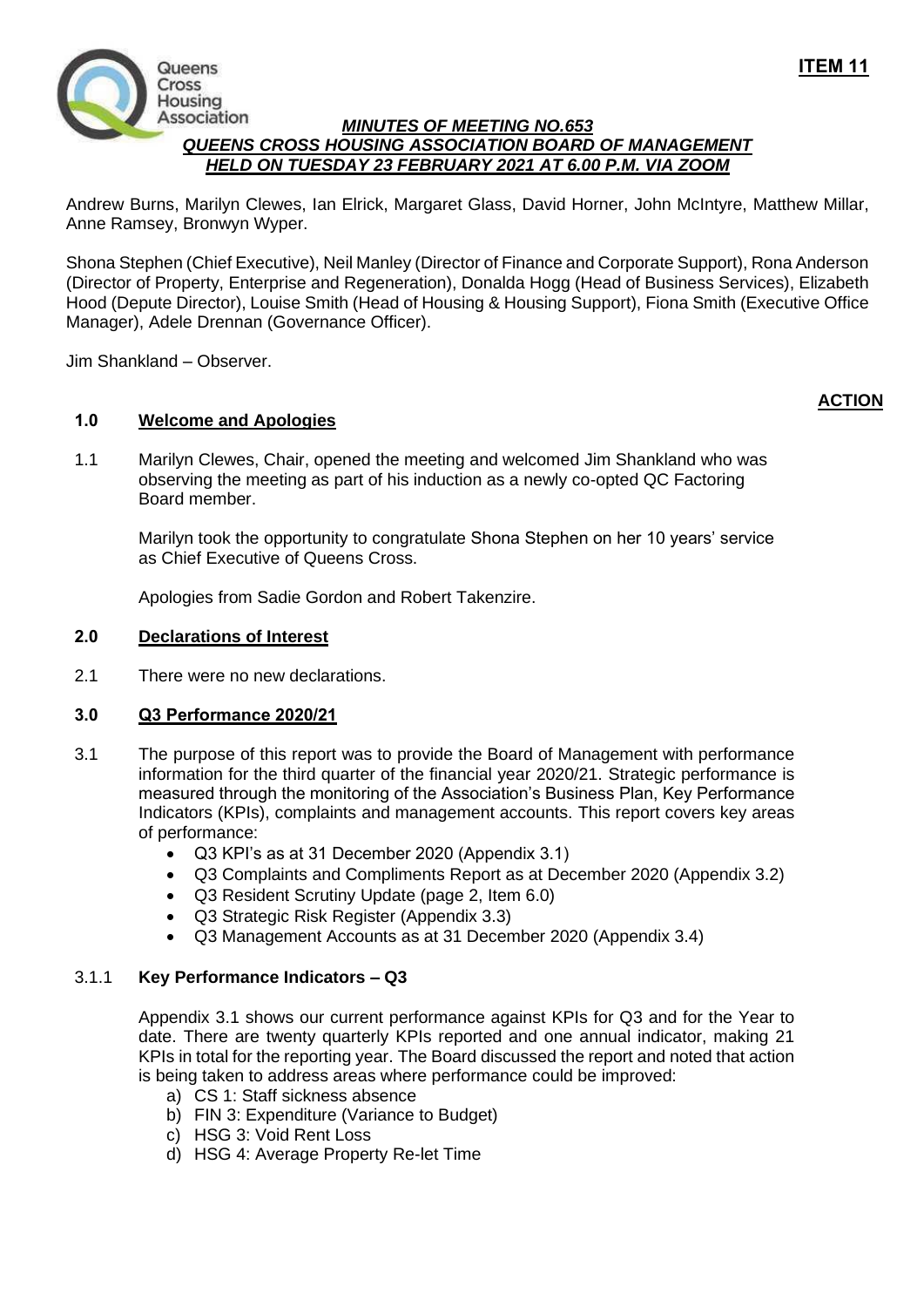## **3.2 Complaints & Compliments – Q3**

3.2.1 We received 92 complaints this quarter (82 in Q2) and 57 compliments. Appendix 3.2 provided a breakdown of complaints by service area, category and method. To ensure that we are continually learning from complaints we continue to hold lessons learned sessions with staff.

There are no complaints being independently reviewed by the SPSO in this quarter.

### **3.3 Residents Scrutiny Update – Q3**

3.3.1 The RTF have continued to meet online regularly and their first meeting of the year took place in January 2021. The Board noted the activities of the RTF in Q3.

## **3.4 Strategic Risk Register (Appendix 3.3)**

- 3.4.1 As part of the Association's risk management process, the Strategic Risk Register was attached as Appendix 3.3 and has been reviewed by the Executive Management Team.
- 3.4.2 Risk 1 The Association is significantly financially impacted by the Covid-19 crisis with a significant increase in rental arrear and void rent loss and additional emerging service costs impacting both viability, service quality and reputation. The Executive Management Team continue to review the costs of Covid analysis on a monthly basis.
- 3.4.3 Risk 5 Increased costs of development may impact on our ability to provide new build within existing funding and financial covenant constraints. The Hamiltonhill Phase A tender price has been agreed by the Board and the Developer Agreement is to be signed.
- 3.4.4 Risk 6 SHQS-EESSH standards may not be met or affordable which may result in stock not being fit for purpose or not desirable and therefore impact on demand. We are continuing our programme of EESSH words in line with our remedial plan to achieve compliance with a target of 100% stock compliant by March 2022.
- 3.4.5 Risk 6 New requirements for fire safety are likely following the Grenfell Tower fire. DLO resources have been increased and the programme can now commence.
- 3.4.6 Risk  $6$  There is a procurement risk in identifying and managing competent contractors for large scale investment projects. We have negotiated a Final Account which has been agreed by Engie and the contract will be terminated following performance issues.
- 3.4.7 Risk 9 The impact of private competition and/or growth of debt levels for QC Factoring may hit performance and this may have a negative reputational impact on the Association's service delivery. Arrears levels are being closely monitored and arrears at the end of Q3 were 5.52%.
- 3.4.7 In response to a question raised in relation to an increase in DLO resources (Risk 6), the Board noted that this provides additional in-house capacity for when contractors are unable to attend and that there is no major restructure planned. The Board would be consulted if we planned to revisit this.

#### **3.5 Q3 Management Accounts**

- 3.5.1 The Director of Finance and Corporate Support presented the Q3 Management Accounts to 31 December 2020.
- 3.5.2 The Board noted that there was a £3,094,992 surplus against a forecast surplus of £931,756 (a £243,283 favourable variance to the budget target)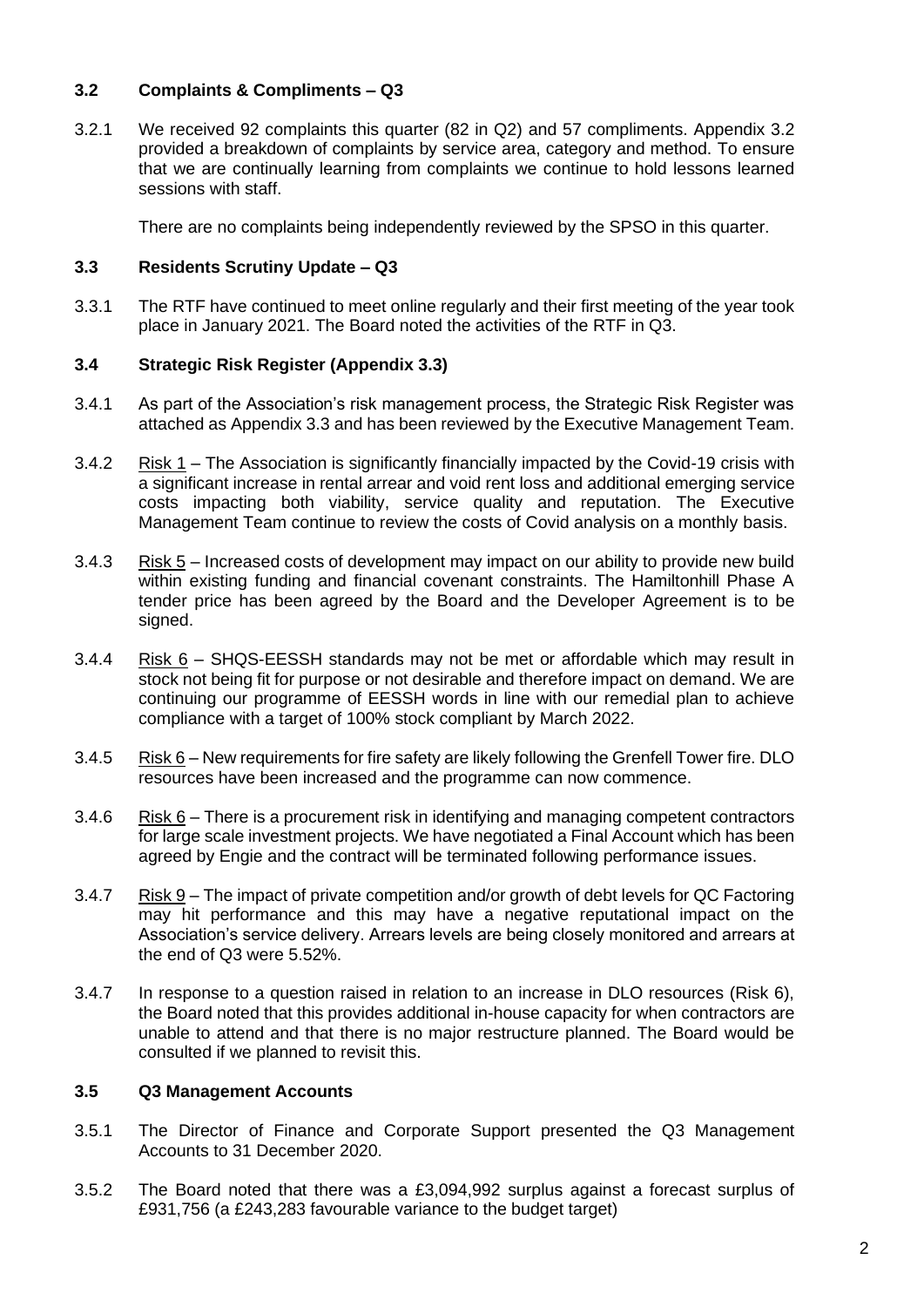- 3.5.3 The Board discussed the income and expenditure position as detailed in Appendix 1 and noted that section 3 of the Management Accounts shows an adverse variance of £17k on the Wellbeing pay budget. This relates largely to the recognition payments to these staff which will be over and above the budgeted amount.
- 3.5.4 The detailed performance against the financial covenants was attached as Appendix 4. This shows that we are meeting the financial covenant targets required.
- 3.5.5 Appendix 5 detailed the Association's loan portfolio and its cash deposits show the interest rate arrangements applicable in both cases. The intention is to reduce the revolving credit debt by reducing cash reserves once security on the bond issue is complete.
- 3.5.6 The financial position of the QC Factoring subsidiary was detailed in Appendices 6 & 7 and shows a surplus to the end of Q3.
- 3.5.7 The financial position of the QC Factoring subsidiary was detailed in Appendices 8 & 9 and shows a surplus to the end of Q3.
- 3.5.8 The financial position of our development and investment programmes were detailed in Appendices 10 & 11. The Board noted that progress with the development programme shows spend and grant drawdown in the quarter behind that budgeted by 23% and 24% respectively. Progress with the investment programme shows spend in the quarter is severely impacted and there is a negative variance of % on the Q3 position.
- 3.5.9 The Board noted that there has been some underspend in employee costs due to a small number of vacancies within our Corporate Services, Exec and Business Strategy teams.

## **4.0 Model Complaints Handling Procedure**

- 4.1 The purpose of this report was to seek Board approval to adopt new Model Complaints Handling Procedure (MHCP) which has been issued by the Scottish Public Service Ombudsman (SPSO).
- 4.2 The MCHP has remained very similar to the last iteration with only a few minor changes which were detailed at section 3.2 of the report.
- 4.3 The SPSO have also introduced 'resolved' as a complaint outcome and this will be used for straightforward issues that require no investigation, for example grass cutting and stair cleaning.

## 4.4 The Board:

- a) Noted that there were two Appendices in the portal for information in relation to the governance and overall complaint handling process.
- b) Approved the new Model Complaints Handling Procedure.

## **5.0 EESSH Remedial Plan**

- 5.1 The purpose of this report was to seek Board approval of the EESSH remedial plan to achieve full compliance with the standard by 31 March 2022.
- 5.2 During 2020/21, as a result of the Covid-19 pandemic, Government restrictions on works have severely impacted our Investment programme and planned EESSH works. Despite lobbying, Scottish Government maintained the deadline of December 2020 for RSLs to bring all their properties up to required energy efficiency ratings to comply with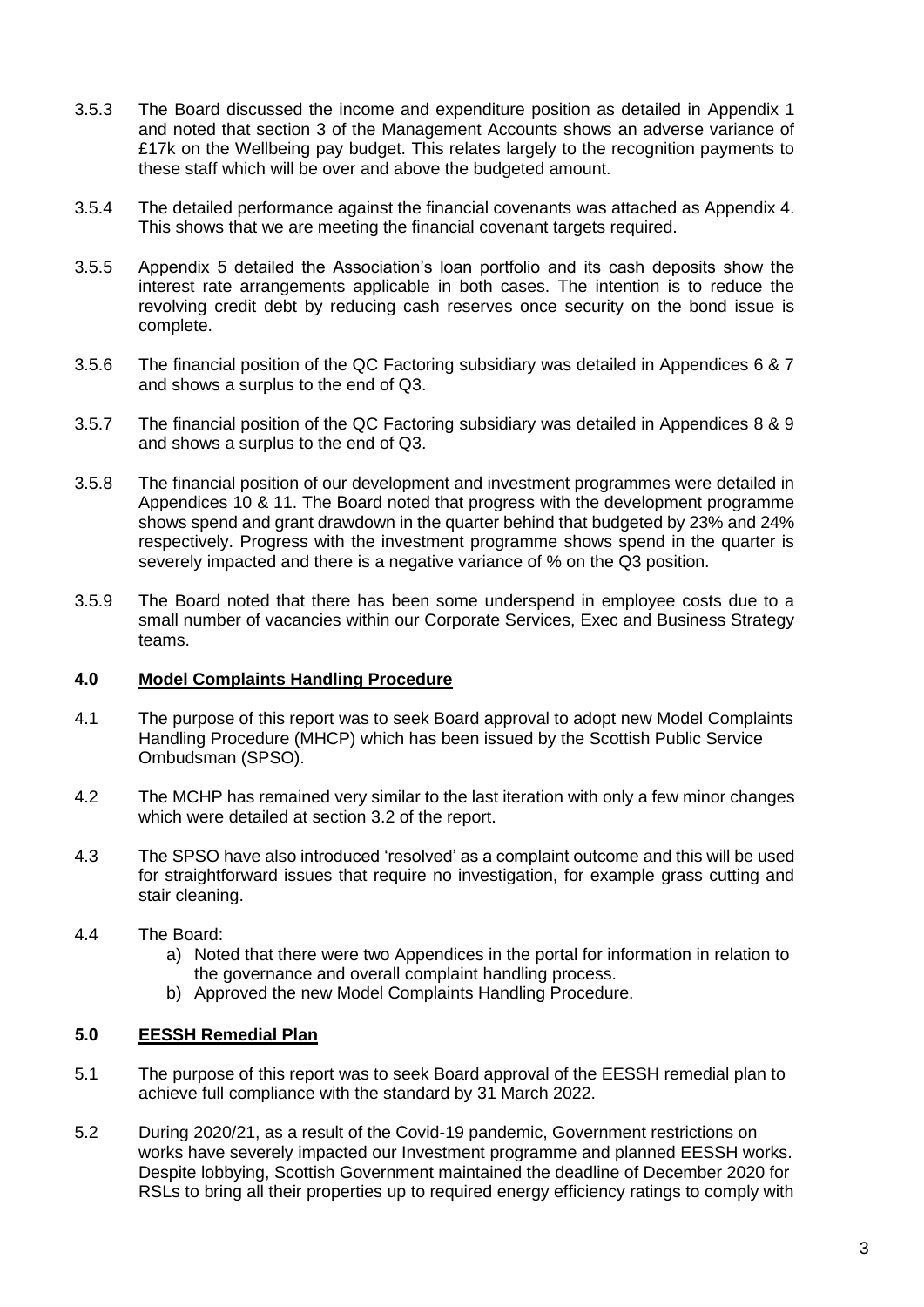EESSH. Scottish Government have stated that RSLs unable to reach full compliance by the deadline should provide a remedial plan to SHR.

- 5.3 Section 3.1 of the report shows that, to date, we have a total of 131 properties which are non-compliant. 41 of these properties are included in our investment programme which had been severely impacted by Covid, however the programme should be able to continue in 2021 with these properties achieving compliance before the end of the year. 80 of the properties require some boiler / heating upgrades and work to renew Energy Performance Certificates (EPC's) and energy saving lightbulbs. We are hopeful that gaining access to these properties will be made easier once Covid-19 restrictions have been lifted. The Board discussed the 4 properties that are likely to be registered as exempt and noted that it was unlikely 3 of the properties would make EESSH standard due to requiring external wall insulation to pre-1919 tenements. The other 1 exempt property is due to the tenant refusing access which does merit an exemption; however we will contact the tenant periodically to discuss this as they may change their mind.
- 3.4 The Board were keen to ensure that tenants living in the 3 properties that were unlikely to meet EESSH standard were not in any way disadvantaged or subject to higher fuel costs. The Director of Property, Enterprise and Regeneration advised that it was possible to review how many points short of the EESSH standard these properties were, and it would be for the Board to decide whether this was significant enough to warrant a rent reduction.

**Rona**

- 3.5 Following discussions, the Board
	- a) Approved the EESSH Remedial Plan to achieve full compliance with the standard by 31 March 2022.
	- b) Noted that the Remedial Plan will be provided to SHR.

#### **6.0 Tenant Satisfaction Survey Results 2020/21**

- 6.1 The Chief Executive delivered a presentation on the Tenant Satisfaction Survey Results for 2020/21 which set out the findings of a telephone survey of our tenants, which took place during August-September 2020 and in total, 400 interviews were achieved.
- 6.2 The Board noted that there was increased satisfaction in relation to tenants being kept informed about services and decisions, and with the opportunities for them to participate in decision making.
- 6.3 Although showing a slight downward trend in other areas, it was felt that the results were still very positive given that we have been living through a pandemic and severe restrictions since early 2020.
- 6.4 The Chief Executive outlined the action that will be taken to address:
	- Quality of the home
	- Repair satisfaction
	- Management of the neighbourhood
	- Value for money
- 6.5 The Board also noted that in March, our customers will be invited to join us in a programme of online café and conversation events focussing on topics of importance to tenants. These will be relaxed and friendly but focussed on providing solutions to some areas of the business that customers would like to see improved.

### **7.0 Group Discussions**

7.1 Following the Tenant Satisfaction Survey presentation, the Board participated in small discussions groups to share their comments and feedback on the survey results.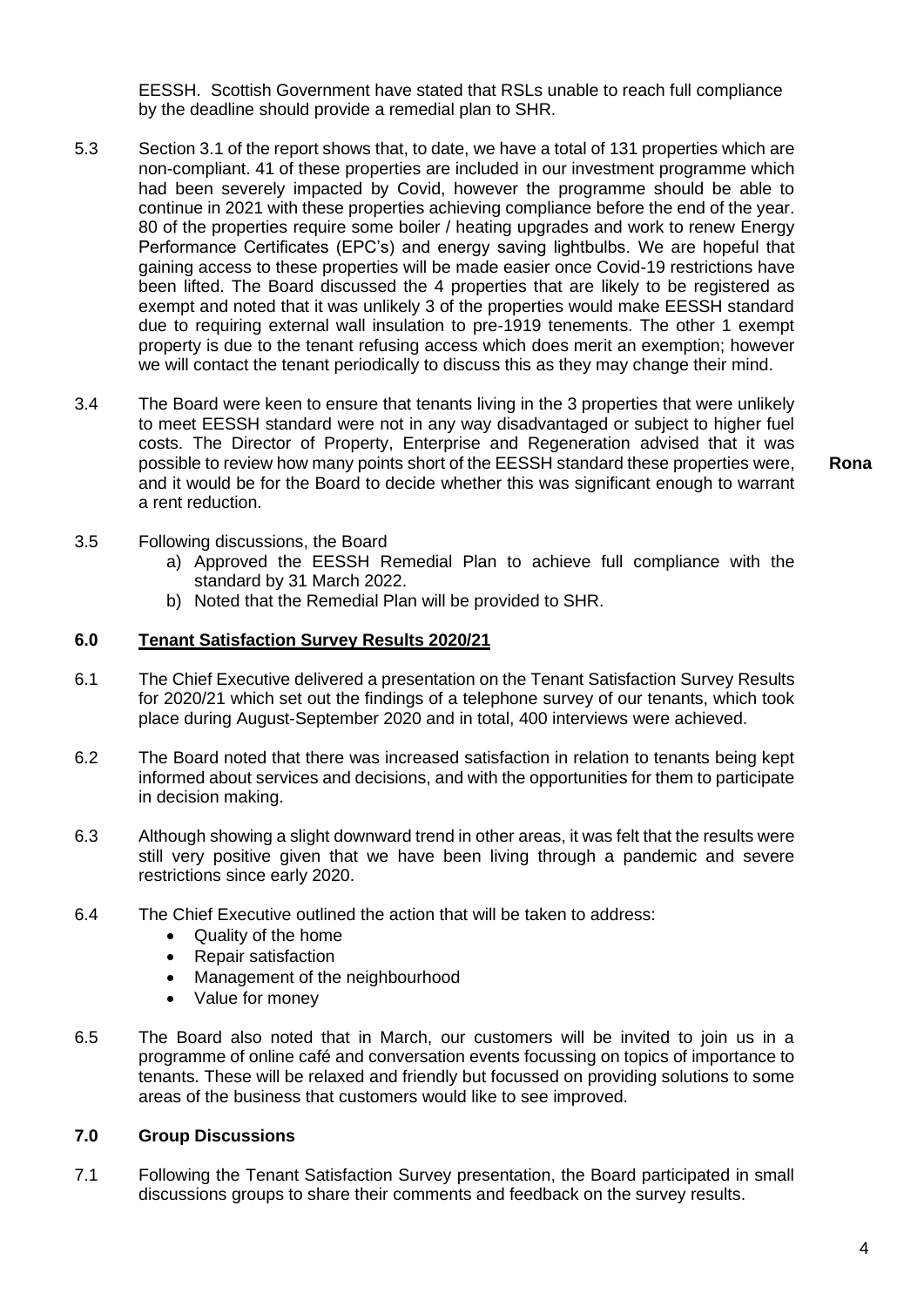## **8.0 Feedback from Group Discussions**

- 7.1 Feedback on the Tenant Satisfaction Survey Results for 2020/21 included:
	- Doing more to keep customers informed throughout each stage of our ASB process.
	- The lack of visible staff on the ground during Covid-19 may have undermined confidence in Queens Cross as a landlord and the neighborhood's that our tenants are living in. This is expected to improve when restrictions begin to ease.
	- Making our schedule of investment works readily available so tenants know what work is expected in their area and when.
	- Providing tenants with a rent comparison between Queens Cross and other local RSL's to demonstrate value for money.
	- Consideration to be given as to how we reach out to all age groups when conducting surveys.
	- Issues with GCC worsening during Covid-19 and tenants not having a clear understanding of who is responsible for what.

The Board welcomed the Café and conversation sessions and were hopeful that these will clearly demonstrate that we are considering the feedback from the survey and taking appropriate action to resolve issues highlighted.

# **9.0 Health and Safety**

- 9.1 The was an opportunity to report on safety performance, funding requirements, safety failures and any other H&S related issues, to allow the Committee to give all such issues due consideration.
- 9.2 The Director of Property, Enterprise and Regeneration advised of a recent near miss in the Woodside neighbourhood. The Board noted that an investigation is now underway and an update will be provided at the next Board meeting. **Rona**

# **10.0 New Membership Applications**

10.1 Two new Membership Applications were considered by the Board. Eligibility had been checked and both tenants were interested in joining the Board / CIG's which will be followed up by the Governance Officer. **Adele**

The Board approved the Membership Applications.

10.2 The Board approved the GWSF membership renewal fee for 2021/22.

## **11.0 Update from Chair of Audit Committee**

- 11.1 The Chair of the Audit Committee, confirmed that a meeting of the Committee took place on 3 February and the following 3 reports were considered:
	- Assurance review of allocations
	- Annual Plan 2021/22
	- Schedule of prior recommendations
- 11.2 The Board noted that appropriate recommendations and actions were in place to provide assurance and that copies of all Audit Committee reports and minutes were in the portal for information.

## **12.0 Minute of Previous Meeting**

12.1 The minutes of meeting no. 652 which took place on 26 January 2021 were agreed as an accurate account, proposed by John McIntyre and seconded by Margaret Glass.